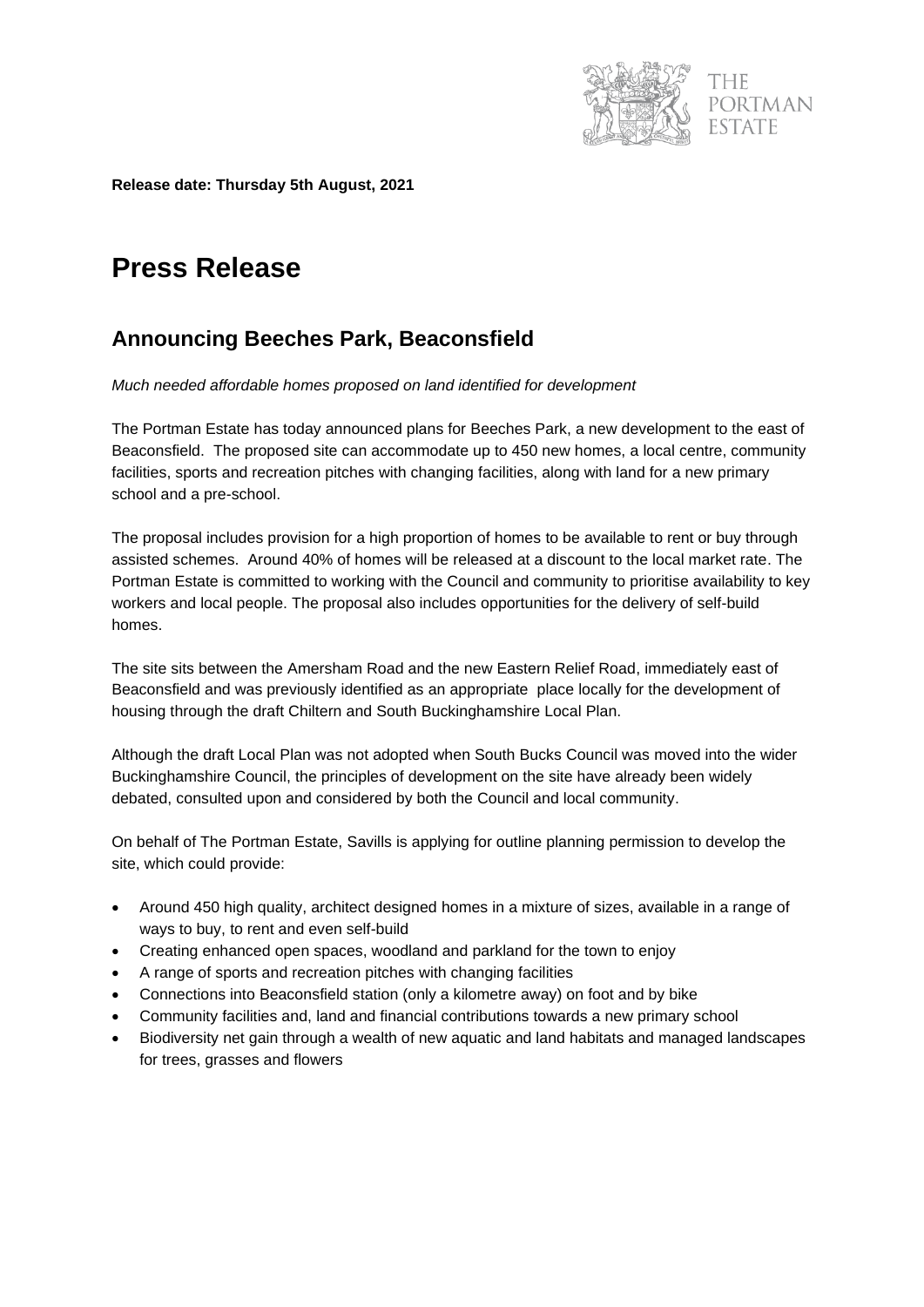

PORTMAN

"Beaconsfield desperately needs new homes and more affordable housing to help families remain in the area. Over the past decades, new housing developments in this area have only delivered an average of eight per cent affordable housing – we are committed to 40 per cent. Beeches Park, to the east of Beaconsfield, is a highly suitable location and our proposal will create a great new place to live of which the whole town can be proud." said **Giles Wordsworth, from Savills, which is acting on behalf of The Portman Estate.** 

There is a commitment to open-up public access to the land, which currently sits as part of The Portman Estate's Portman Burtley Estate. Around 64 per cent of the site (16.6 hectares) will be allocated to green space, woodland, parks, paths, cyclepaths and community use, with the aim of encouraging wellbeing through access to the outdoors and the fostering of community partnerships.

"The site has already been the subject of rigorous assessments and a great deal of consultation has been undertaken. Its allocation for development was subsequently included in the draft Chiltern and South Bucks Local Plan and so we believe there is already a recognition that this location is a sensible place to develop, sandwiched between the town and the new Eastern Relief Road. At the moment we are applying for outline planning permission, which sets the parameters for future development. As we move the project forward, we will be consulting on the detailed masterplan and asking for community feedback on how we can best meet Beaconsfield's needs." continued Giles **Wordsworth** 

The Portman Estate's vision is to create a new part of Beaconsfield in a rational location for new homes and set a new benchmark for what can be achieved when there is a genuine commitment to create a great place for people to live.

This development, on land already considered suitable for future housing growth, can bring much needed affordable homes to the town in a range of options to assist people to buy or rent, including the Government's First Homes initiative, affordable rent schemes, rent to buy shared ownership and also self-build.

The Portman Estate believes there is a real opportunity to create something special at Beeches Park; a new place for Beaconsfield that provides the housing it needs in a location already established as best able to contribute to Beaconsfield's future.

Details on the vision and the outline planning application can be found at: [www.beechesparkbeaconsfield.info](http://www.beechesparkbeaconsfield.info/)

The Portman Estate is keen to hear feedback on its plans through the project email at [feedback@beechesparkbeaconsfield.info](mailto:feedback@beechesparkbeaconsfield.info)

**-ENDS-**

**Contact:** *Mike Conway/Ali Parker at Camargue on: 01242 577277 [\(mconway@camargue.uk/aparker@camargue.uk\)](mailto:mconway@camargue.uk/aparker@camargue.uk)*